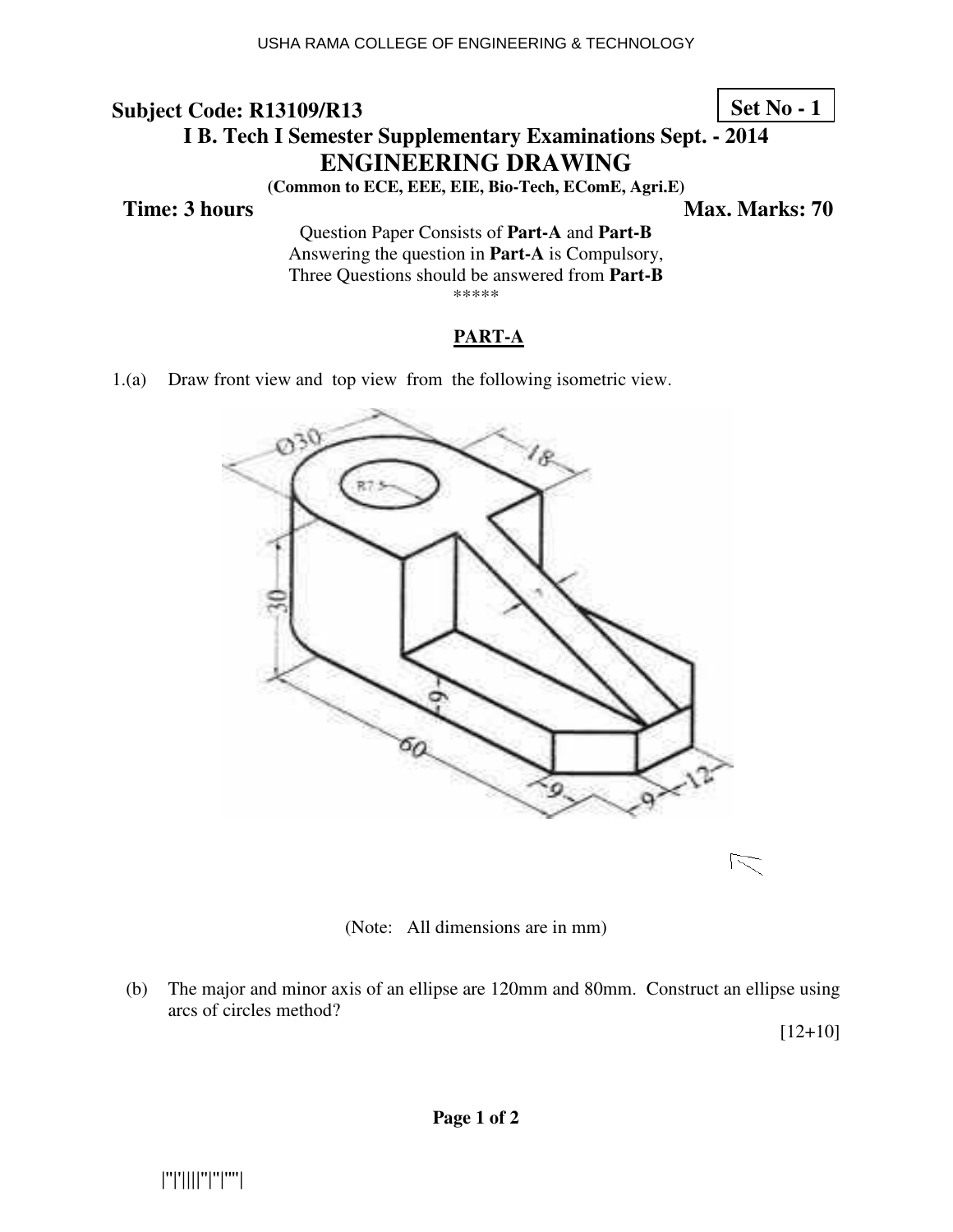#### USHA RAMA COLLEGE OF ENGINEERING & TECHNOLOGY

## **Subject Code: R13109/R13 13**

## **PART-B**

- 2.(a) Construct a regular heptagon of side 35 mm using general method?
- (b) Draw a vernier scale of  $R.F = 1/25$  to read centimeters upto 4m and on it, show lengths representing 2.39m and 0.91m.?

[4+12]

**Set No - 1**

- 3.(a) A point P is 50mm from both the reference planes. Draw its projections in all possible positions.
- (b) A 100mm long line is parallel to and 40mm above the H.P. Its two ends are 25mm and 50mm in front of the V.P. respectively. Draw its projections and find its inclination with the V.P.

[8+8]

4. Draw the projections of line AB, 90mm long, its mind point M being 50mm above the H.P and 40mm in front of the V.P. The end A is 20mm above the H.P and 10mm in front of the V.P. Show the traces and the inclinations of the line with the H.P and the V.P.

[16]

5. Draw the projections of a regular hexagon of 25mm side, having one of its sides in the H.P and inclined at 60 degrees to the V.P, and its surface making an angle of 45 degree with the H.P.

[16]

6. Draw the projections of a pentagonal prism, base 25mm side axis 50mm long, resting on one of its rectangular faces on the H.P, with the axis inclined at 45 degrees to the V.P.?

[16]

7. Draw the isometric view of the following orthographic projections?



(N Note: All dimensions are in mm)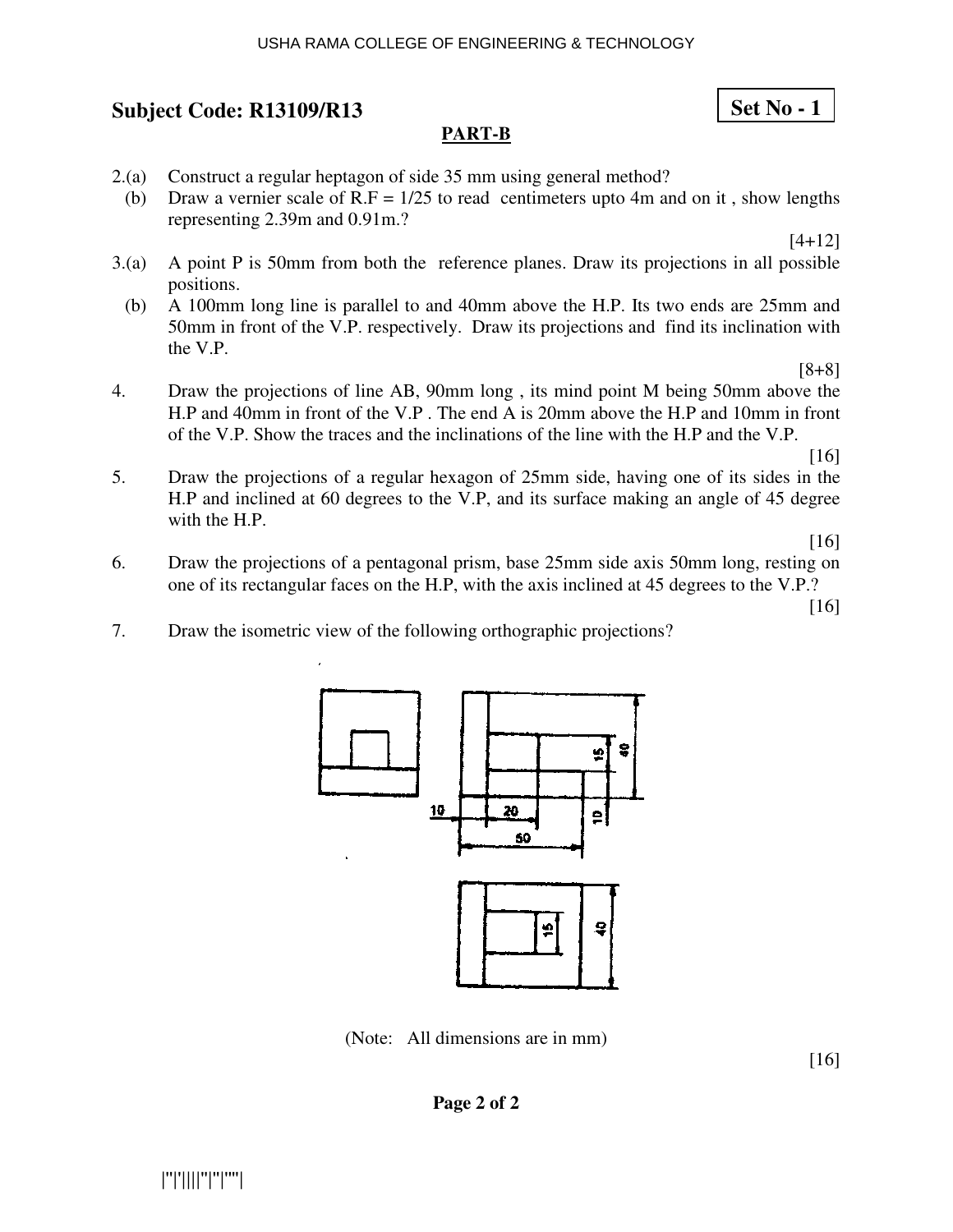**Set No - 2**

## **I B. Tech I Semeste ster Supplementary Examinations Sept. - 2014 ENG NGINEERING DRAWING**

**(Common to to ECE, EEE, EIE, Bio-Tech, EComE, Agri.E)** 

#### **Time: 3 hours**

*Ma* **ax. Marks: 70**

Question Paper Consists of Part-A and Part-B Answering the question in **Part-A** is Compulsory, Three Questions should be answered from Part-B \*\*\*\*\*

## **PART-A**

1.(a) Draw isometric view from the following orthographic views.



(N Note: All dimensions are in mm)

(b) The major and minor axis of an ellipse are 120mm and 80mm. Construct an ellipse using oblong method.

[12+10]

#### **PART-B**

2. Construct a diagonal scale of 3:200 showing meters, decimeters and centimeters and to measure up to 6 meters?

[16]

- 3.(a) A point P is 20mm below H.P. and lies in the third quadrant. Its shortest distance from xy is 40mm. Draw its projections?
- (b) A 90 mm long line is parallel to and  $25 \text{mm}$  from in front of the V.P. Its one end is in the H.P., while the other is 50mm above the H.P. Draw its projections and find its inclination with the H.P.

 $[6+10]$ 

**Page 1 of 2**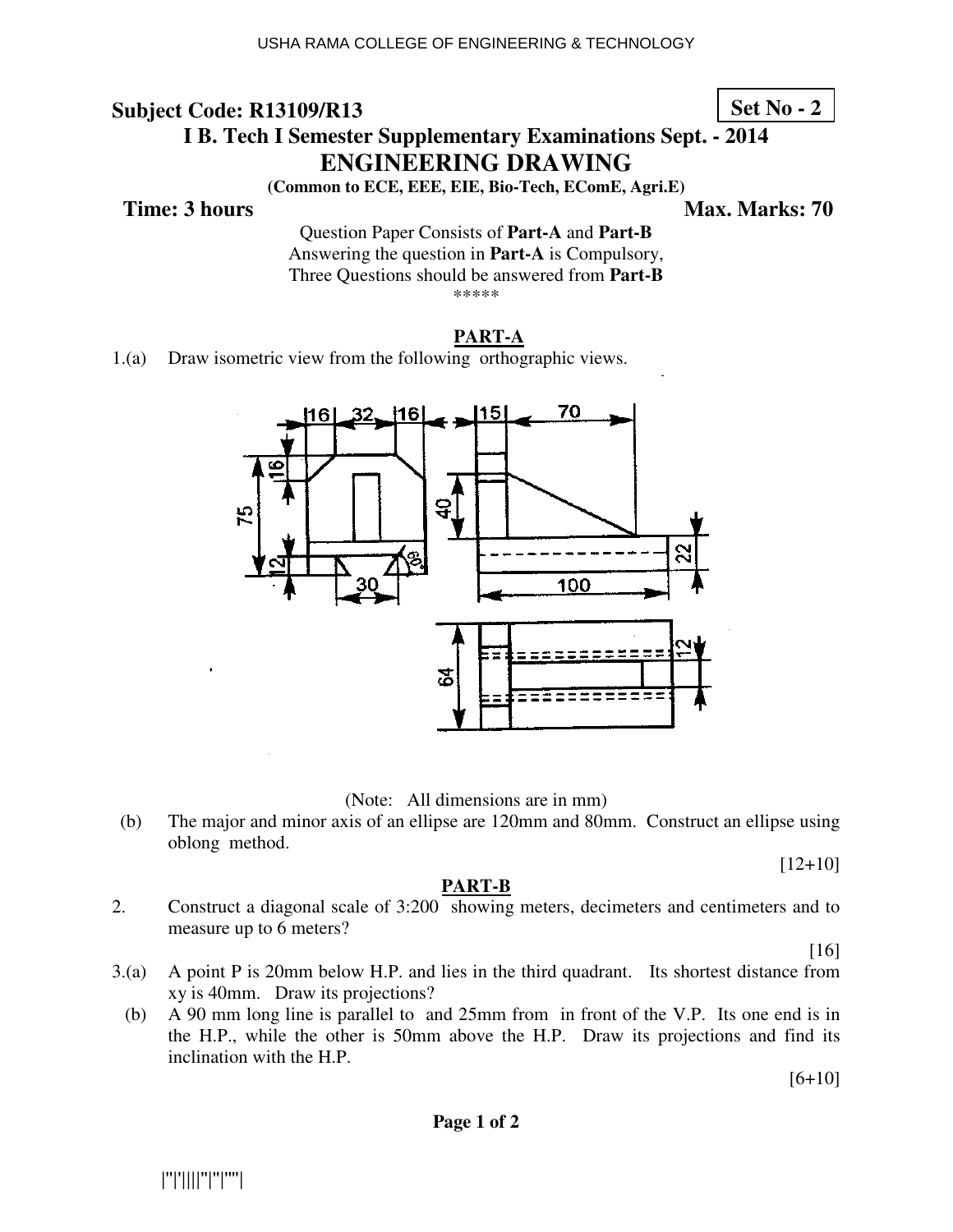- 4. A line AB of 70mm long, has its ends A 20mm above H.P. and 15mm in front of V.P. The line is inclined at 30 degrees to H.P. and 60 degrees to V.P. Draw its projections.
- 5. A semi-circular plate of 80mm diameter has its straight edge in V.P. and inclined at 45 degrees to the H.P. The surface of the plate makes an angle of 30 degrees with the V.P. Draw its projections.

[16]

[16]

[16]

**Set No - 2**

- 6. Draw the projections of a hexagonal prism of base 25mm side and axis 60mm long, when it is resting on one of its corners of the base on H.P. The axis of the solid is inclined at 45 degrees to H.P.
- 7. Draw front view, top view and side view from the following isometric view.



(Note: All dimensions are in mm)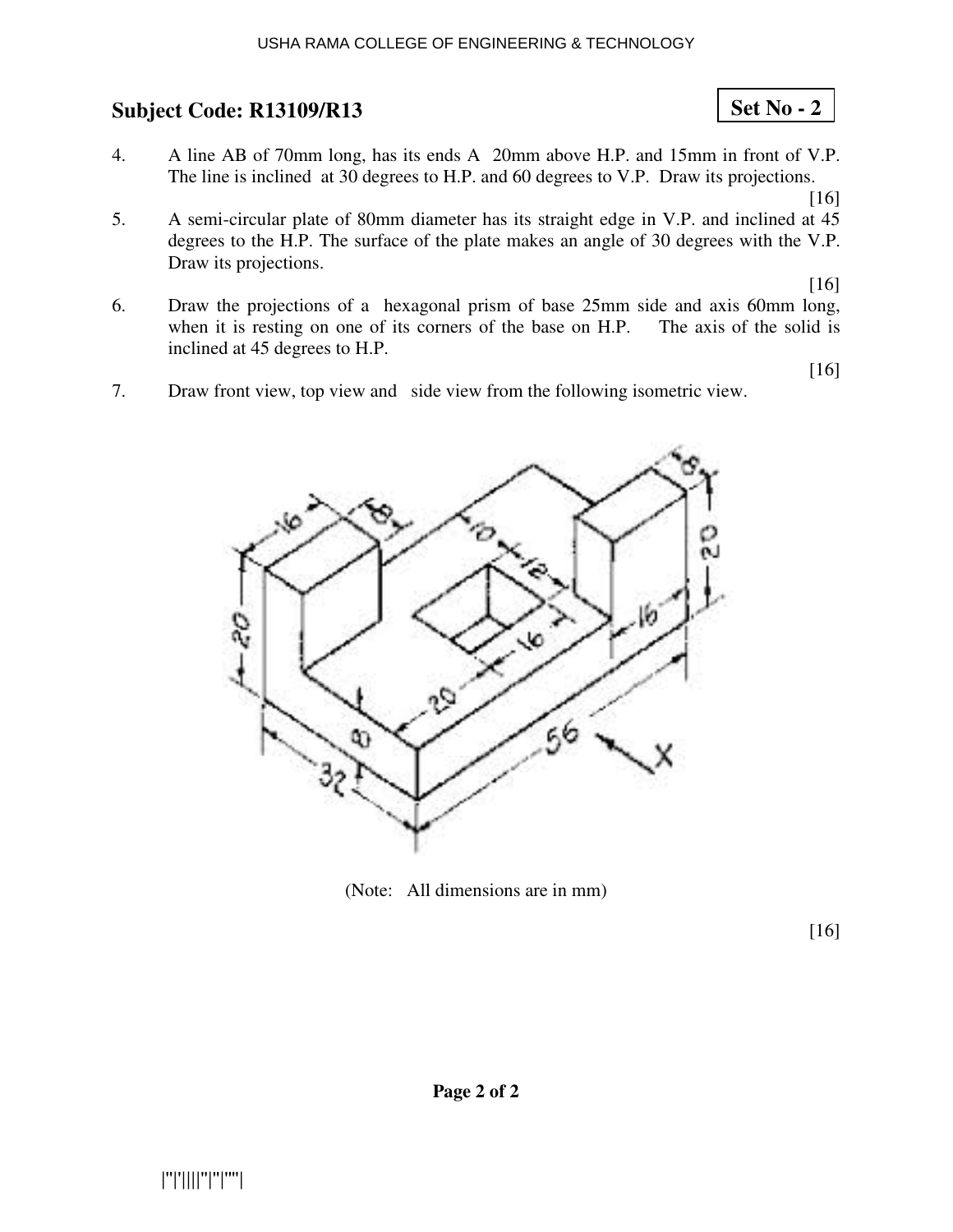**Set No - 3**

## **I B. Tech I Semeste ster Supplementary Examinations Sept. - 2014 ENG NGINEERING DRAWING**

**(Common to to ECE, EEE, EIE, Bio-Tech, EComE, Agri.E)** 

### **Time: 3 hours**

*Ma* **ax. Marks: 70**

Question Paper Consists of Part-A and Part-B Answering the question in **Part-A** is Compulsory, Three Questions should be answered from Part-B \*\*\*\*\*

## **PART-A**

1.(a) Draw the isometric projection of the following orthographic views?



(b) A pentagonal pyramid of base 25mm side and axis 60mm long, is resting on an edge of the base. Draw the projections of the pyramid, when its axis is perpendicular to V.P. and the base is at 15mm from V.P.

[11+11]

#### **PART-B**

2. Construct a diagonal scale of R.F.=1/32 showing yards, feet and inches and to measure up to 4 yards.

[16]

- $3(a)$  A point A is 2.5 cm above the H.P. and 3cm in front of V.P. Draw its projections.
- (b) The top view of a  $75 \text{mm}$  long line measures  $55 \text{mm}$ . The line is in the V.P., its one end being 25mm above the H.P. Draw its projections.?

 $[6+10]$ 

4. A line AB of 90mm long, is inclined at 45 degrees to H.P. and its top view makes an angle of 60 degrees with xy. The end A is on H.P. and  $12 \text{mm}$  in front of V.P. Draw its projections and find its inclination with V.P.?

[16]

**Page 1 of 2**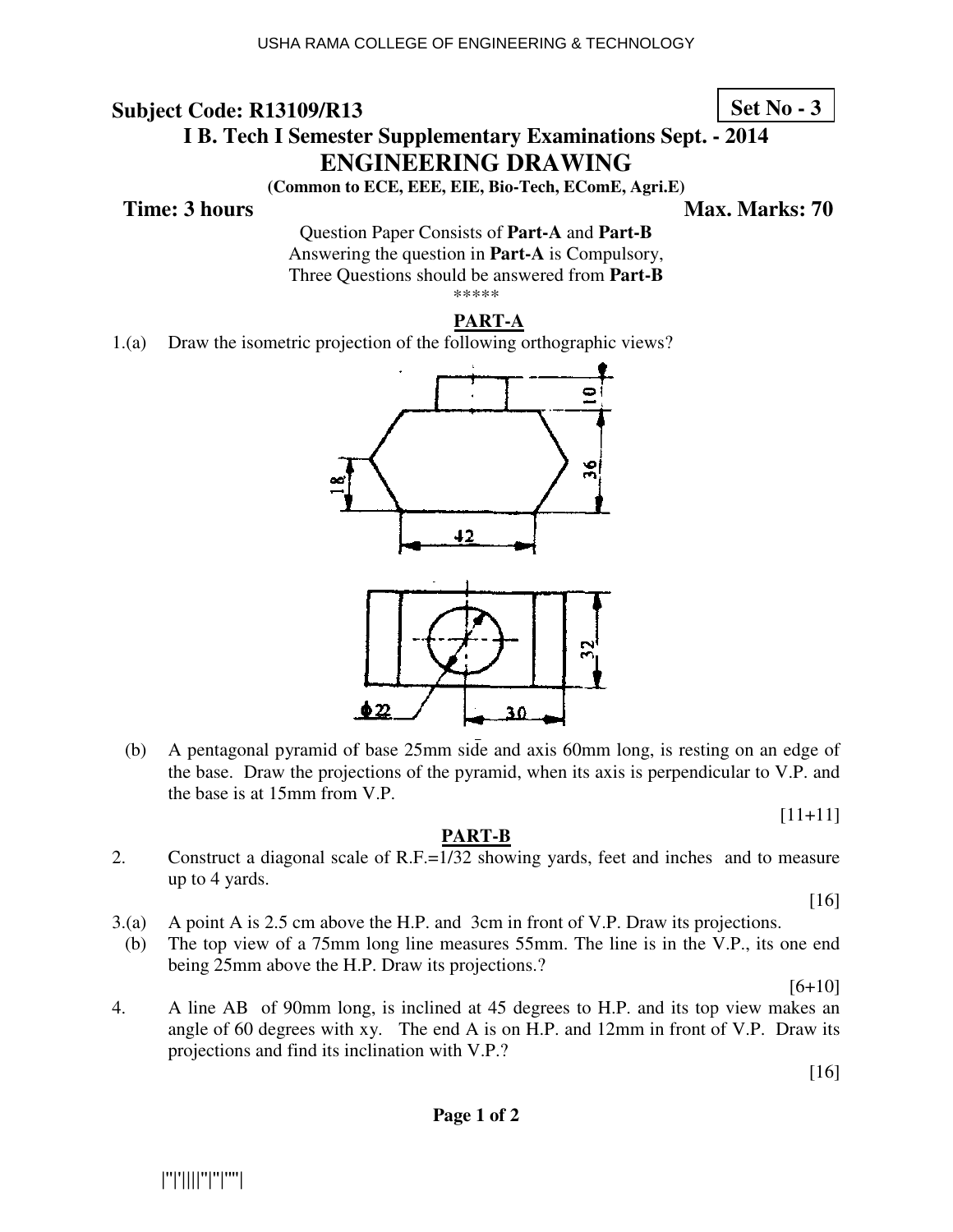5. Draw the projections of a regular pentagon of 40mm side , having its surface inclined to at 30degrees to the H.P and a side parallel to the H.P. is inclined at an angle of 60 degrees to the V.P.?

[16]

**Set No - 3**

6. Draw the projections of a cylinder 75mm diameter and 100mm long, lying on the ground with its axis inclined at 30 degrees to the V.P. and parallel to the ground.

[16]

7. Draw front view, top view and side view from the following isometric view.



(Note: All dimensions are in mm)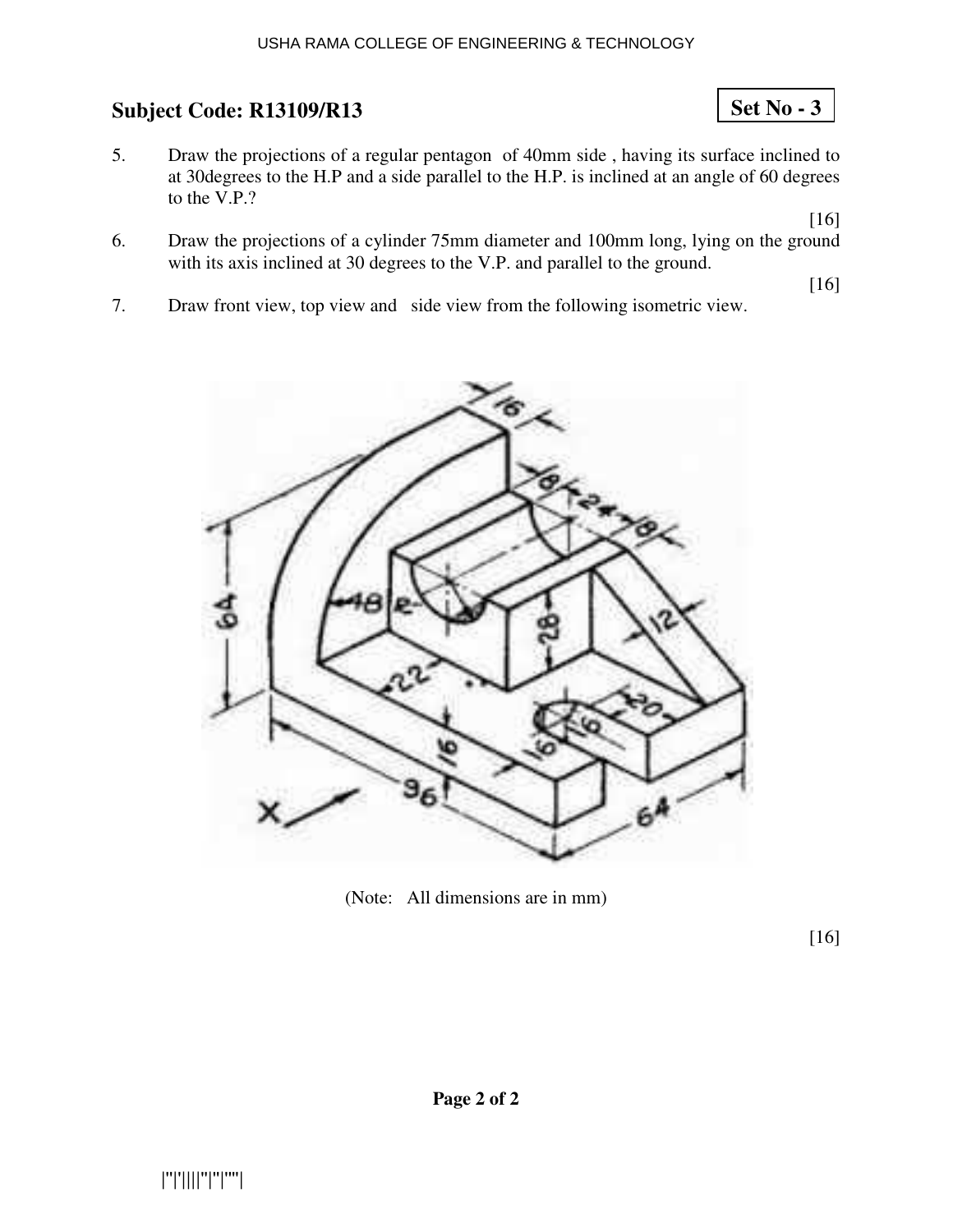## **Set No - 4**

## **I B. Tech I Semeste ster Supplementary Examinations Sept. - 2014 ENG NGINEERING DRAWING**

**(Common to to ECE, EEE, EIE, Bio-Tech, EComE, Agri.E)** 

## **Time: 3 hours**

*Ma* **ax. Marks: 70**

Question Paper Consists of Part-A and Part-B Answering the question in **Part-A** is Compulsory, Three Questions should be answered from Part-B \*\*\*\*\*

#### **PART-A**

- 1.(a) Draw the projections of a circle of 60mm diameter, resting on V.P. on a point on the circumference. The plane is inclined at  $45$  degrees to V.P. and perpendicular to H.P. The center of the plane is 40mm above H.P.
	- (b) Draw the Front view and top view of the following pictorial projection?



[12+10]

#### **PART-B**

2. Construct a diagonal scale of R.F.=1/4000 to show meters and long enough to measure up to 500 meters.

[16]

[6+10]

- $3(a)$  A point B is  $2 \text{ cm}$  below the H.P. and  $3 \text{ cm}$  behind the V.P. Draw its projections.
- (b) The front view of a line, inclined at 30 degrees to the V.P. is  $65 \text{mm}$  long. Draw the projections of the line, when it is parallel to and 40mm above the H.P., its one end being 30mm in front of the V.P.?

**Page 1 of 2**